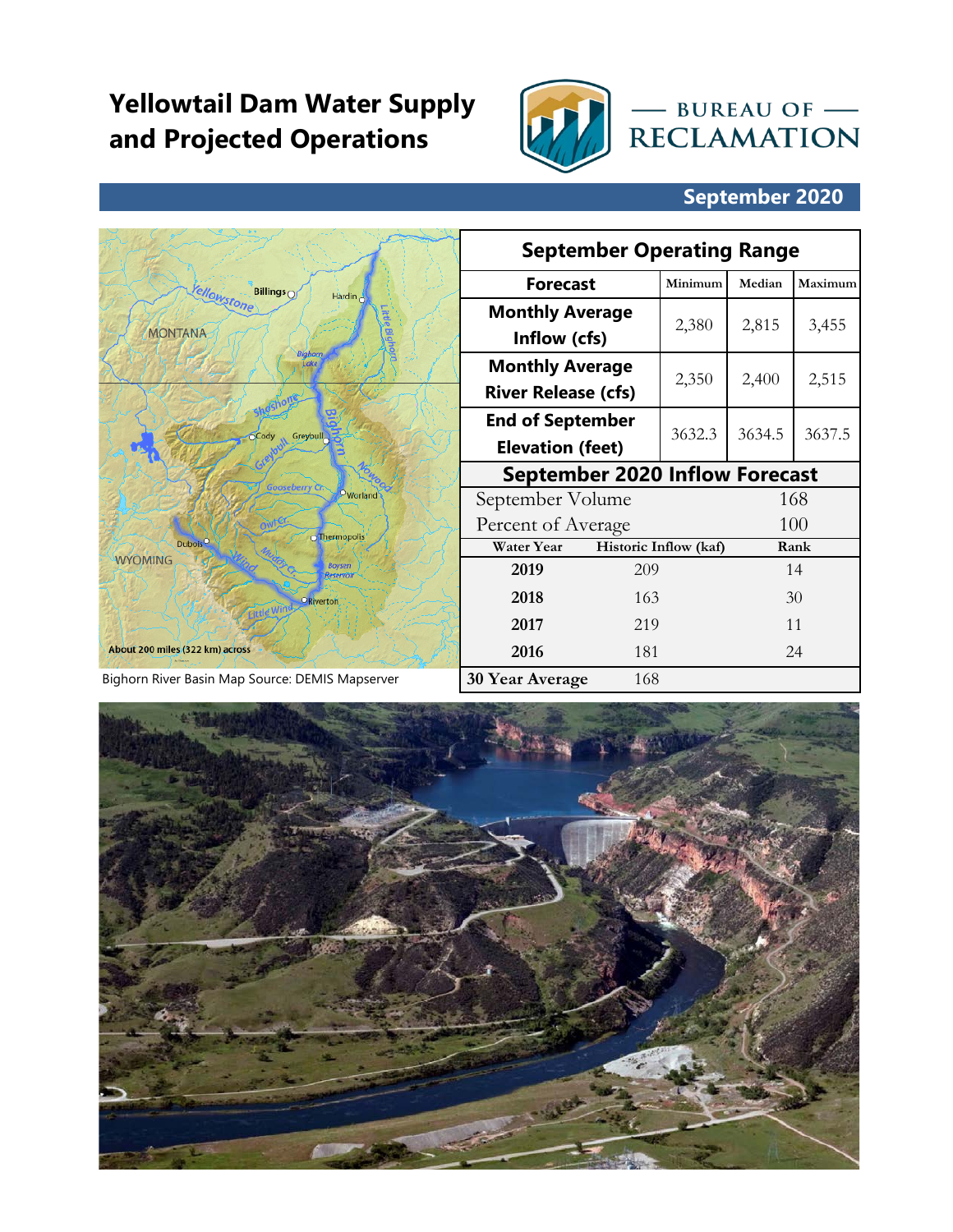#### **Climate Departure from Normal**

August 1 through August 31, 2020





**Temperature** 





HPRCC using provisional data from NOAA Regional Climate Centers

The climate in the Bighorn Basin above Yellowtail Dam was much drier and warmer than average during August.

The climate outlook for September shows there is a 50 percent chance that precipitation will continue to be below average and a 33-40 percent chance temperatures will be above average.

# CLIMATE **September Climate Outlook**





DO Ab 2 Severe Drought 33 Extreme Drought

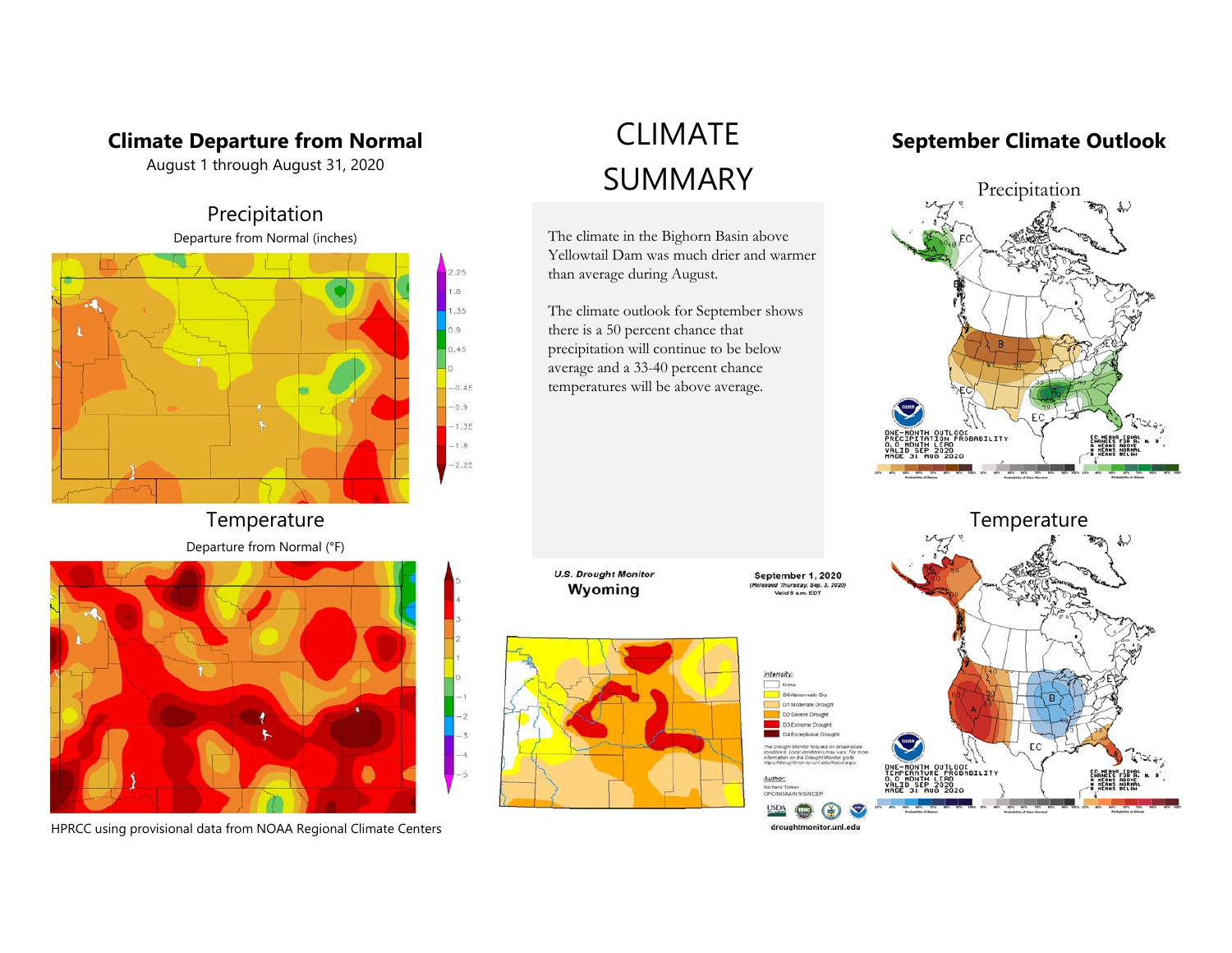# FORECAST SUMMARY

SNOTEL data, streamflow data and planned releases from Boysen and Buffalo Bill Reservoirs are used to compute an inflow forecast for Bighorn Lake.

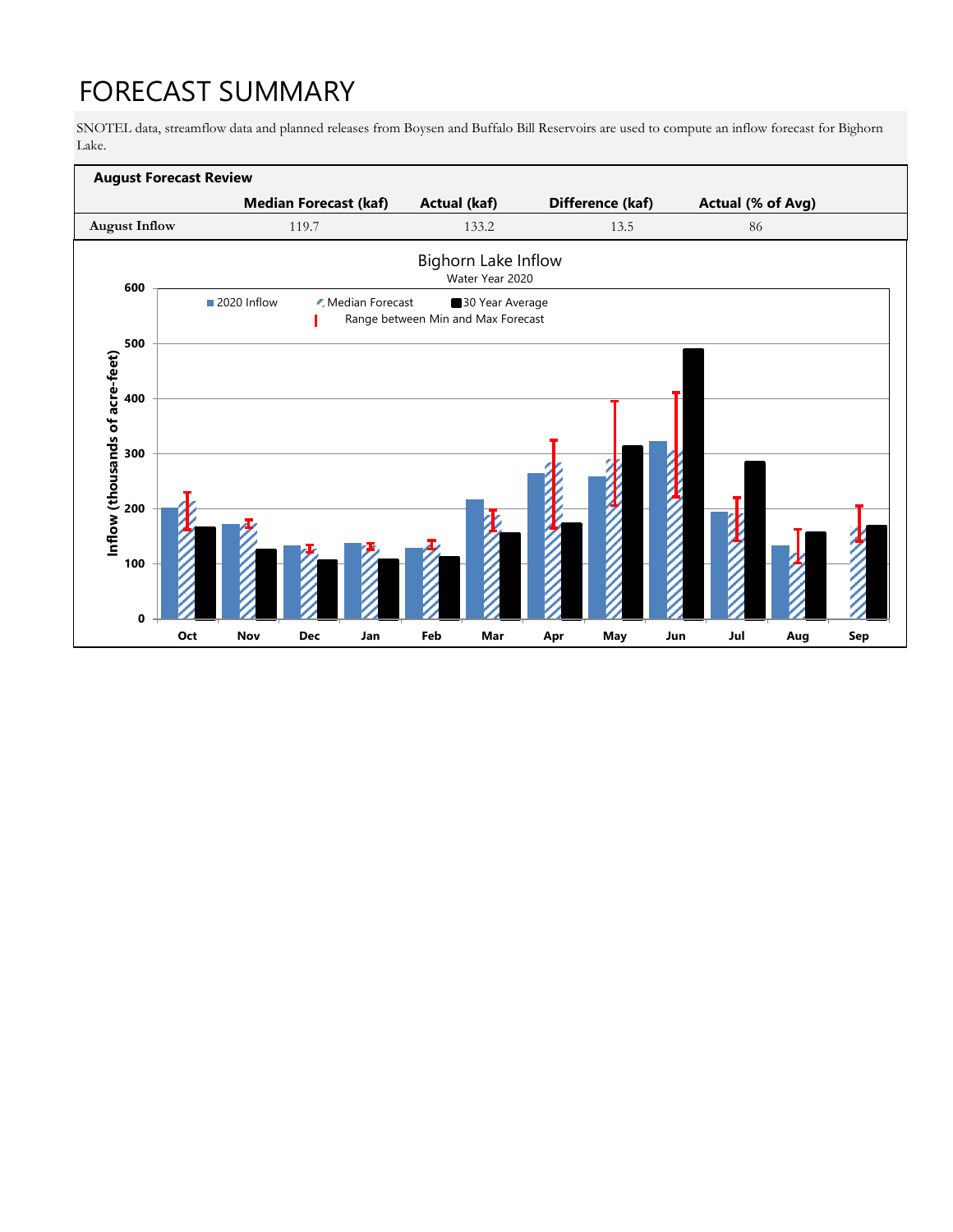## OPERATIONS REVIEW (October 1, 2019 through September 1, 2020)

River releases were 2,500 cfs at the start of August and were reduced to 2,400 cfs on August 17 due to lower inflows from the hot and dry climate conditions. Storage in Bighorn Lake decreased by 3.7 feet or 40,600 AF during August.

| <b>September 1 Storage Conditions</b> |                  |                |            |         |  |  |  |  |  |  |
|---------------------------------------|------------------|----------------|------------|---------|--|--|--|--|--|--|
|                                       | <b>Elevation</b> | <b>Storage</b> | Percent of | Percent |  |  |  |  |  |  |
|                                       | feet             | acre-feet      | Average    | Full    |  |  |  |  |  |  |
| <b>Bighorn Lake</b>                   | 3633.2           | 942,035        | 106        | 92      |  |  |  |  |  |  |
| <b>Buffalo Bill</b>                   | 5377.3           | 521,218        | 101        | 81      |  |  |  |  |  |  |
| <b>Boysen</b>                         | 4716.7           | 592,174        | 99         | 80      |  |  |  |  |  |  |



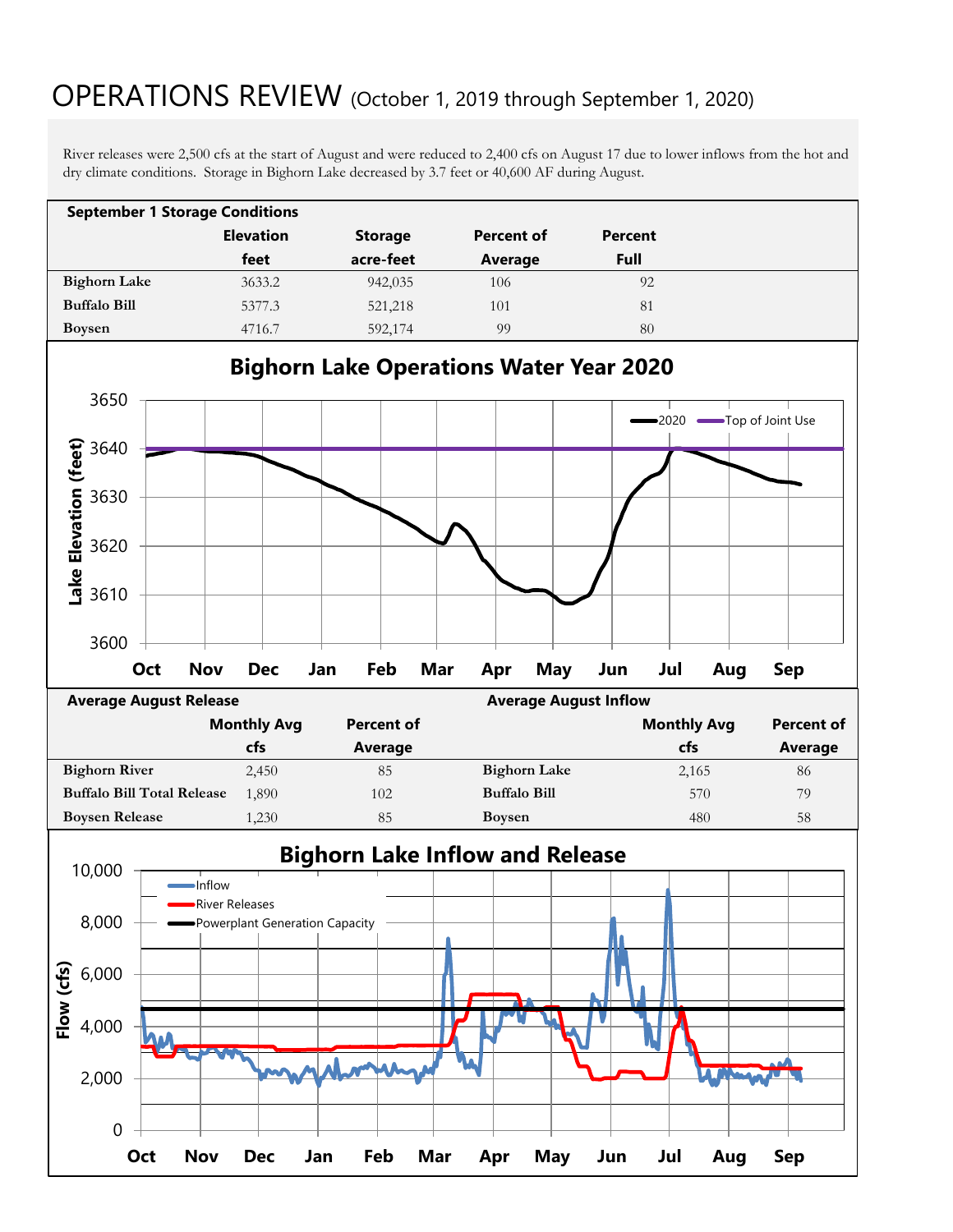## OPERATIONS OUTLOOK (September 1, 2020 through March 31, 2021)

River releases are expected to remain at 2,400 cfs during September under median inflow conditions. In accordance with the operating criteria, releases from Yellowtail Dam are adjusted as needed based on actual and revised forecasted inflows to stay on track with the October 31 elevation target (3635-3640 feet) as long as river releases can be maintained at 2,500 cfs or more. If river releases can not be maintained at 2,500 cfs or more while using the end of October elevation target, river releases are adjusted to the approximate expected winter release using the March 31 target of 3617 feet.

#### **Median Inflow Conditions**

|                               | Sep    | <b>Oct</b> | <b>Nov</b> | Dec    | Jan    | Feb    | Mar    |
|-------------------------------|--------|------------|------------|--------|--------|--------|--------|
| Boysen Release (cfs)          | 1,101  | 1,000      | 600        | 600    | 600    | 600    | 800    |
| Buffalo Bill Release (cfs)    | 1,600  | 696        | 355        | 355    | 355    | 357    | 355    |
| Tributary Gain (cfs)          | 114    | 990        | 867        | 545    | 616    | 792    | 1,013  |
| Monthly Inflow (cfs)          | 2,815  | 2,686      | 1,822      | 1,500  | 1,571  | 1,749  | 2,168  |
|                               |        |            |            |        |        |        |        |
| Monthly Inflow (kaf)          | 167.5  | 165.2      | 108.4      | 92.2   | 96.6   | 97.1   | 133.3  |
| Monthly Release (kaf)         | 157.7  | 150.6      | 142.2      | 146.9  | 146.9  | 132.7  | 146.9  |
|                               |        |            |            |        |        |        |        |
| Afterbay Release (cfs)        | 2,650  | 2,449      | 2,390      | 2,390  | 2,390  | 2,390  | 2,390  |
| <b>River Release (cfs)</b>    | 2,400  | 2,400      | 2,390      | 2,390  | 2,390  | 2,390  | 2,390  |
|                               |        |            |            |        |        |        |        |
| End-of-Month Content (kaf)    | 956.0  | 975.0      | 945.3      | 894.9  | 848.9  | 817.2  | 807.9  |
| End-of-Month Elevation (feet) | 3634.5 | 3636.2     | 3633.5     | 3628.2 | 3622.6 | 3618.3 | 3617.0 |

#### **Minimum Inflow Conditions**

|                               | Sep    | Oct    | <b>Nov</b> | <b>Dec</b> | Jan    | Feb    | Mar    |
|-------------------------------|--------|--------|------------|------------|--------|--------|--------|
| Boysen Release (cfs)          | 1,101  | 1,000  | 600        | 600        | 600    | 600    | 600    |
| Buffalo Bill Release (cfs)    | 1,499  | 696    | 205        | 205        | 205    | 205    | 205    |
| Tributary Gain (cfs)          | $-222$ | 729    | 852        | 532        | 603    | 772    | 995    |
| Monthly Inflow (cfs)          | 2,378  | 2,425  | 1,657      | 1,337      | 1,408  | 1,577  | 1,800  |
|                               |        |        |            |            |        |        |        |
| Monthly Inflow (kaf)          | 141.5  | 149.1  | 98.6       | 82.2       | 86.6   | 87.6   | 110.7  |
| Monthly Release (kaf)         | 154.7  | 132.1  | 125.8      | 130.0      | 130.0  | 117.4  | 130.0  |
|                               |        |        |            |            |        |        |        |
| Afterbay Release (cfs)        | 2,600  | 2,149  | 2,114      | 2,114      | 2,114  | 2,114  | 2,114  |
| <b>River Release (cfs)</b>    | 2,350  | 2,100  | 2,114      | 2,114      | 2,114  | 2,114  | 2,114  |
|                               |        |        |            |            |        |        |        |
| End-of-Month Content (kaf)    | 933.0  | 954.3  | 931.3      | 887.8      | 848.8  | 822.9  | 807.9  |
| End-of-Month Elevation (feet) | 3632.3 | 3634.3 | 3632.1     | 3627.4     | 3622.6 | 3619.1 | 3617.0 |

### **Maximum Inflow Conditions**

|                                      | Sep    | Oct     | <b>Nov</b> | <b>Dec</b> | Jan    | Feb    | Mar    |
|--------------------------------------|--------|---------|------------|------------|--------|--------|--------|
| Boysen Release (cfs)                 | 1,101  | 1,099   | 1,000      | 1,000      | 1,000  | 999    | 1,000  |
| Buffalo Bill Release (cfs)           | 1,694  | 701     | 405        | 355        | 1,000  | 999    | 1,000  |
| Tributary Gain (cfs)                 | 660    | 1,352   | 891        | 564        | 639    | 821    | 1,038  |
| Monthly Inflow (cfs)                 | 3,455  | 3,152   | 2,296      | 1,919      | 1,994  | 2,177  | 2,393  |
|                                      |        |         |            |            |        |        |        |
| Monthly Inflow (kaf)                 | 205.6  | 193.8   | 136.6      | 118.0      | 122.6  | 120.9  | 147.1  |
| Monthly Release (kaf)                | 161.7  | 169.1   | 174.3      | 180.1      | 180.1  | 162.7  | 180.1  |
|                                      |        |         |            |            |        |        |        |
| Afterbay Release (cfs)               | 2,717  | 2,750   | 2,930      | 2,930      | 2,930  | 2,930  | 2,930  |
| <b>River Release (cfs)</b>           | 2,517  | 2,750   | 2,930      | 2,930      | 2,930  | 2,930  | 2,930  |
|                                      |        |         |            |            |        |        |        |
| End-of-Month Content (kaf)           | 990.2  | 1,019.2 | 985.6      | 927.8      | 874.6  | 836.6  | 807.9  |
| <b>End-of-Month Elevation (feet)</b> | 3637.5 | 3639.9  | 3637.1     | 3631.7     | 3625.8 | 3621.0 | 3617.0 |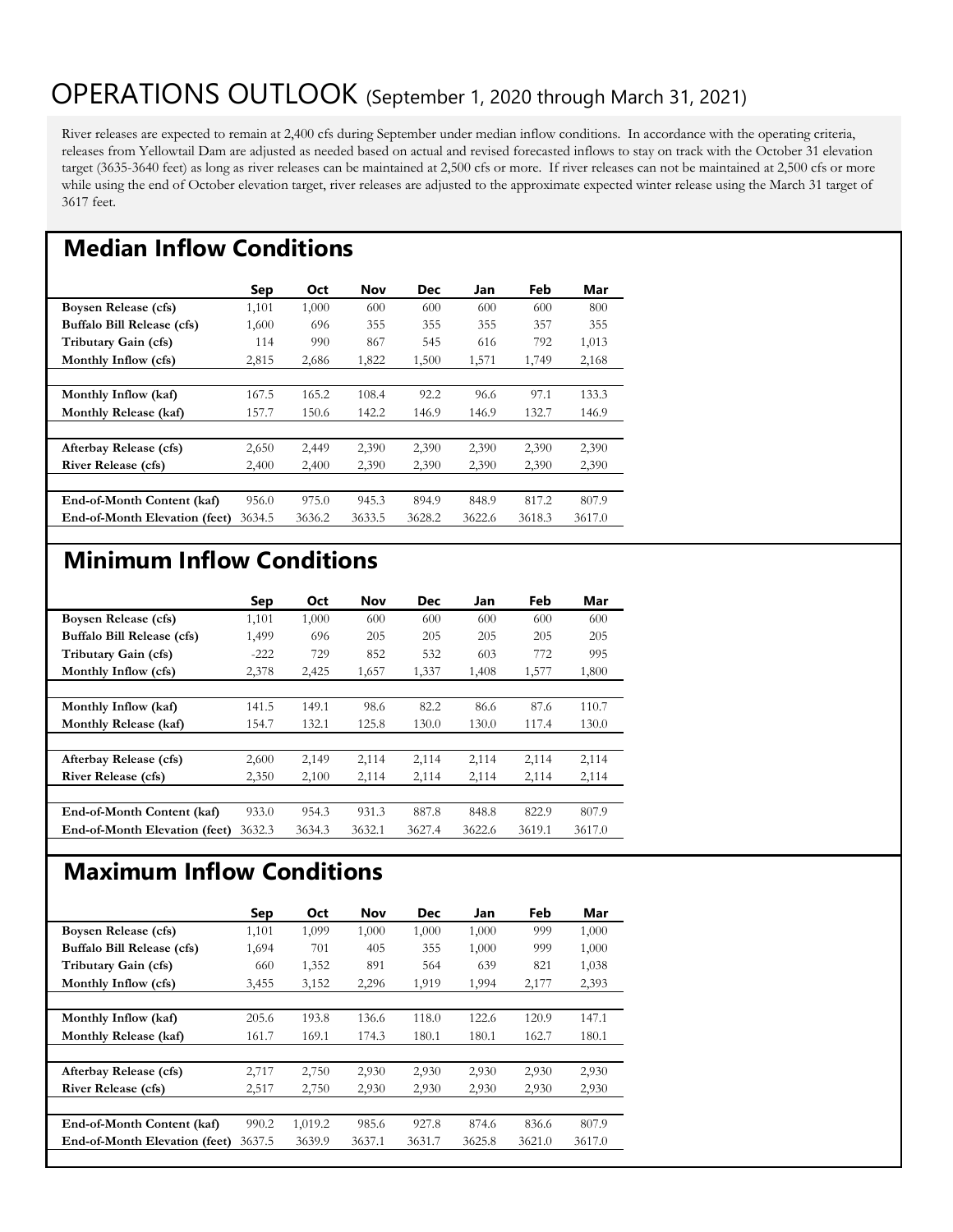## OPERATIONS OUTLOOK (September 1, 2020 through March 31, 2021)

There is approximately 70 cfs of gain between Yellowtail Dam and Yellowtail Afterbay Dam from spring flowing into Yellowtail Afterbay. Total release from Yellowtail Dam is 70 cfs less than total release from Yellowtail Afterbay Dam. Yellowtail Powerplant is limited to 3 units due to on-going refurbishment project.

#### **Irrigation Demands Outlook**

**Bighorn Canal (cfs)** 

|                         | Ser | Oct | <b>Nov</b> | Dec | lan | Feb | Mar |
|-------------------------|-----|-----|------------|-----|-----|-----|-----|
| <b>Median Forecast</b>  | 250 |     |            |     |     |     |     |
| <b>Minimum Forecast</b> | 250 | 49  |            |     |     |     |     |
| <b>Maximum Forecast</b> | 200 |     |            |     |     |     |     |
|                         |     |     |            |     |     |     |     |

#### **Power Generation Outlook**

**Current Number of Units Available:** 3 of 4 **Approximate Yellowtail Powerplant Turbine Capacity:** 6,150 cfs **Approximate Yellowtail Powerplant Generation Limit:** 4,615 cfs

**Yellowtail Powerplant Release (cfs)** 

|                                               | Sep      | Oct      | <b>Nov</b> | Dec      | Jan      | Feb      | Mar      |
|-----------------------------------------------|----------|----------|------------|----------|----------|----------|----------|
| <b>Median Forecast</b>                        | 2,580    | 2,379    | 2,320      | 2,320    | 2,320    | 2,320    | 2,320    |
| Minimum Forecast                              | 2,530    | 2,079    | 2,044      | 2,044    | 2,044    | 2,044    | 2,044    |
| <b>Maximum Forecast</b>                       | 2,647    | 2,680    | 2,860      | 2,860    | 2,860    | 2,860    | 2,860    |
| <b>Yellowtail Powerplant Generation (gwh)</b> | Sep      | Oct      | <b>Nov</b> | Dec      | Jan      | Feb      | Mar      |
| <b>Median Forecast</b>                        | 62.5     | 59.0     | 55.4       | 56.9     | 56.3     | 50.3     | 55.3     |
| Minimum Forecast                              | 61.0     | 50.8     | 48.4       | 49.7     | 49.2     | 43.9     | 48.3     |
|                                               |          |          |            |          |          |          |          |
| <b>Maximum Forecast</b>                       | 64.5     | 68.1     | 70.5       | 72.4     | 71.6     | 63.7     | 69.5     |
| <b>Yellowtail Spill (cfs)</b>                 |          |          |            |          |          |          |          |
|                                               | Sep      | Oct      | <b>Nov</b> | Dec      | Jan      | Feb      | Mar      |
| <b>Median Forecast</b>                        | $\Omega$ | $\Omega$ | $\Omega$   | $\Omega$ | $\Omega$ | $\Omega$ | $\Omega$ |
| Minimum Forecast                              | $\Omega$ | $\Omega$ | $\Omega$   | $\Omega$ | $\Omega$ | 0        | $\theta$ |
| <b>Maximum Forecast</b>                       | $\Omega$ | $\theta$ | $\Omega$   | $\Omega$ | $\Omega$ | $\Omega$ | $\theta$ |
|                                               |          |          |            |          |          |          |          |



## **Release Outlook by Outlet**

All releases are currently going through the powerplant and are expected to go through the powerplant through the end of March.